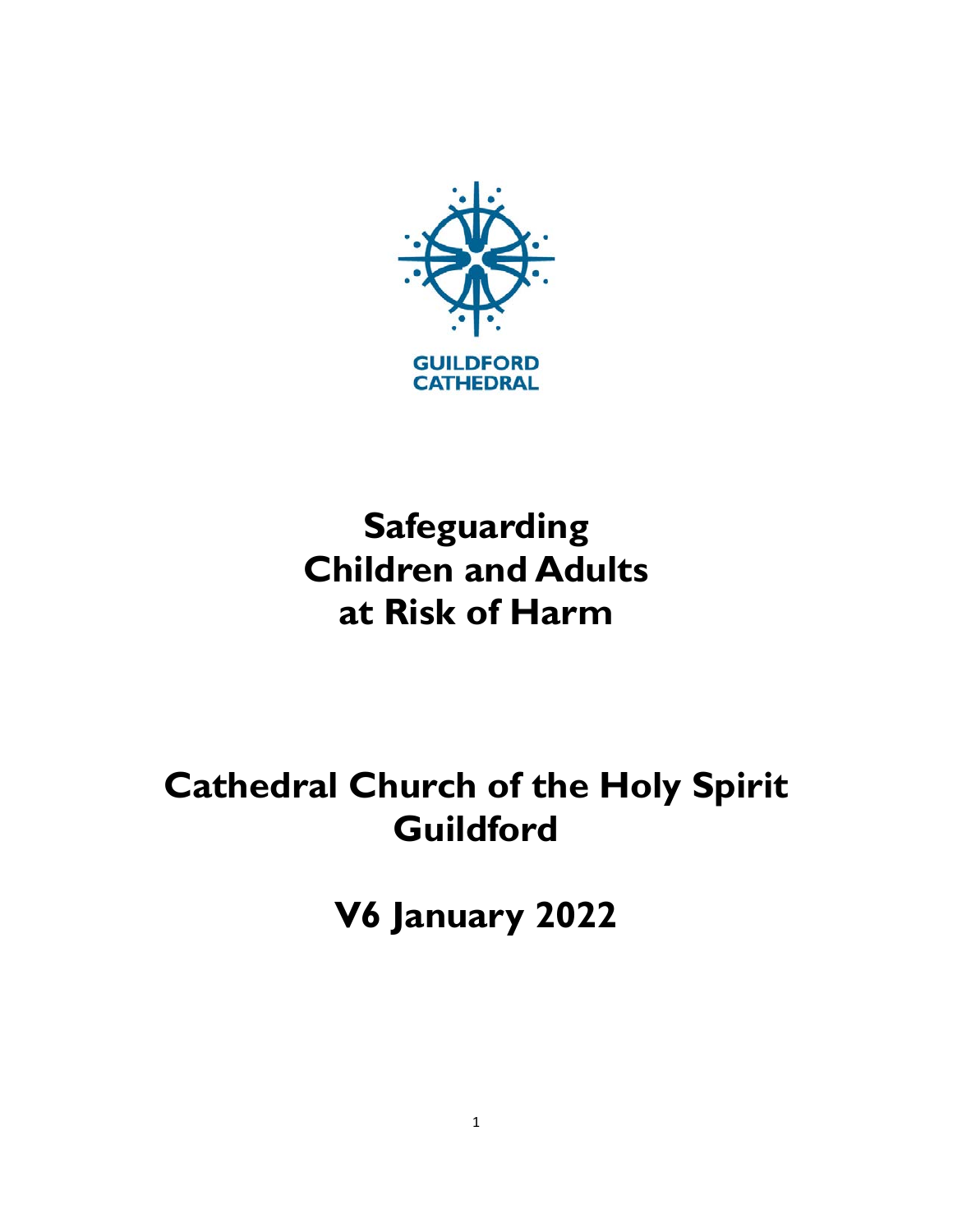## **Chapter Policy Statement for the Safeguarding of Children and Adults at Risk of Harm**

The following statement was agreed at the Chapter meeting held on 8 June 2021.

As members of the Cathedral Chapter, we commit our Cathedral Community to the support, nurture, protection and safeguarding of all, especially the young and vulnerable and adults at risk of harm. We recognise that our work with children, young people and adults at risk of harm is the responsibility of the whole Cathedral community and, as well as being fully committed to acting within current legislation, guidance, national frameworks and the Diocesan Safeguarding procedures, we will also endeavour to act in an open, transparent and accountable way in working in partnership with the Diocesan Safeguarding Adviser, Children and Adult Social Care Services, the Police, Probation Services and other agencies to safeguard children and adults at risk of harm, and assist in bringing to justice anyone who has committed an offence against them. We also recognise that Safeguarding needs to be underpinned by a culture which challenges deference and the abuse of power to create environments where victims of abuse are heard, where they not only survive but flourish.

1. We will ensure that all necessary checks are made to promote the safe selection and recruitment of ordained and lay ministers, paid workers and volunteers with children, young people, and adults at risk of harm, and provide the necessary supervision, support, and training to them, in order that they can undertake their roles effectively.

2. We will respond without delay to every concern raised that a child, young person, or vulnerable adult may have been harmed, or be at risk of harm, or about the behaviour of an adult or child.

3. We will co-operate with the Diocese and appropriate statutory agencies during any investigation into abuse, including when allegations are made against a member of the Cathedral Community.

4. We will keep those with a lived experience of abuse at the heart of all we do and enable a clear and consistent pathway of support.

5. We will ensure that pastoral care is made available to children and vulnerable adults and their families and to any member of our Cathedral Community against whom an allegation is made.

6. We will ensure, in partnership with the Diocese and other agencies, that care and supervision is provided for any member of our Cathedral Community known to have offended against a child or vulnerable adult, or to pose a risk to them.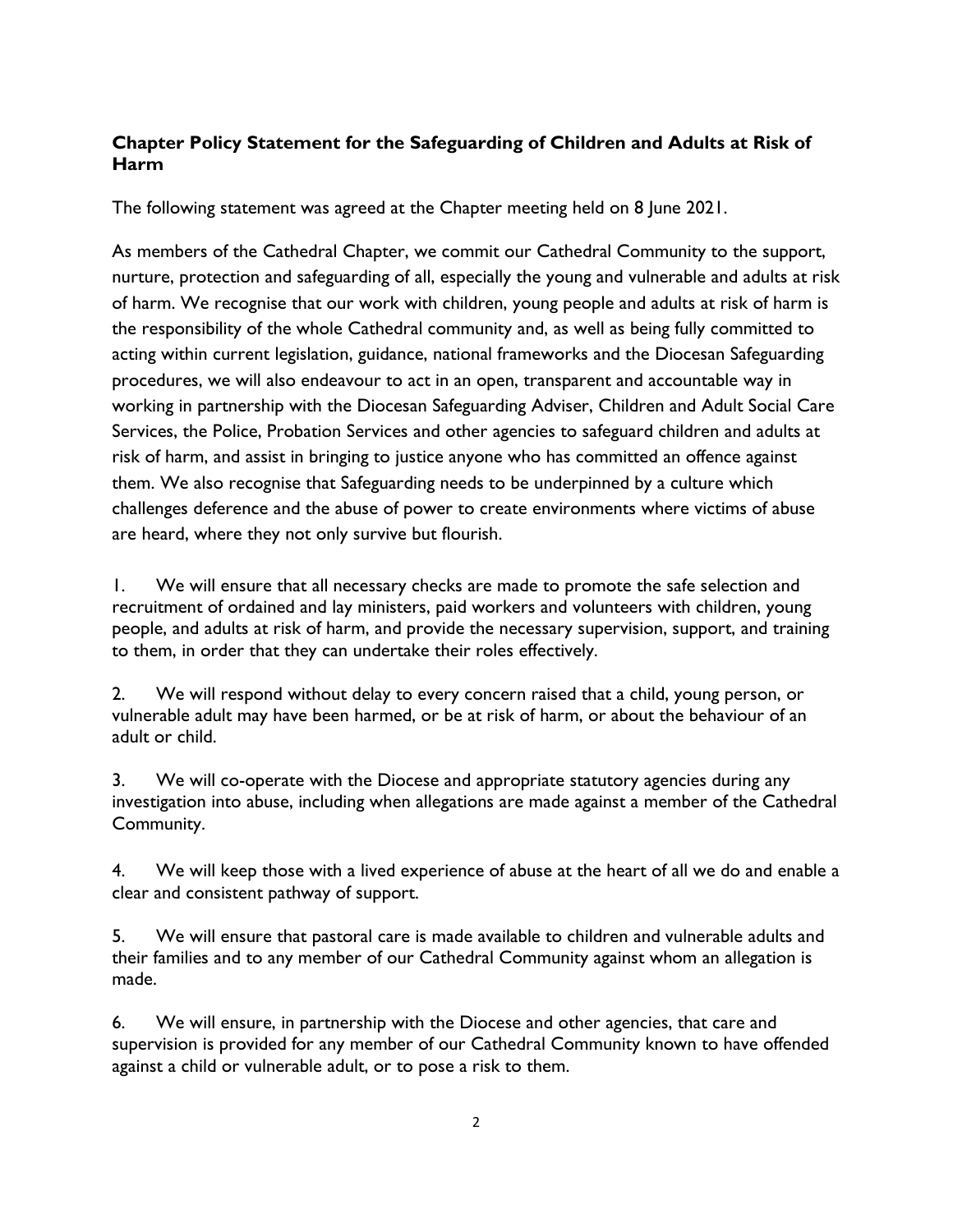7. We are committed to reviewing our policy annually, and, as part of this, to check that our Cathedral Safeguarding procedures are up-to-date and relevant.

Our Chapter Representative for Safeguarding is The Venerable Stuart Beake on Tel: 01483 893981 or at stuartbeake@guildford-cathedral.org

# Address: **Cathedral Office, Guildford Cathedral, Stag Hill, Guildford, Surrey GU2 7UP**

# **Code of Conduct for Staff and Volunteers**

This Code of Conduct is to guide staff in behaving professionally in their dealings with children and vulnerable adults within the cathedral setting. Good practice guidelines and sensible precautions will minimise the risk for both staff and children or vulnerable adults and are designed to protect all parties.

This document refers to children. The same principles and procedures apply when interacting with vulnerable adults.

- Avoid being alone in a closed room with a child. Leave the door open if possible and do not position yourself in such a way that the child feels intimidated or threatened. If you must be alone with a child, you should notify another member of staff as to the reason and duration.
- Always act in a way that is appropriate to the child's age and needs.
- Avoid having a 'favourite' child or group of children.
- Avoid unnecessary, informal touching, including holding their hand or touching their shoulders. NEVER touch in the genital area, including the bottom, the chest, the thighs, and upper legs.
- Be sensitive to touch if you are dealing with a child who is distressed.
- Be non-threatening and non-sexual.
- Avoid invading the privacy of children when they are using the toilet.
- Restrain a child only to prevent the child from hurting themselves or others and restrain them only in a way which is within the law.
- Be aware of the special needs of vulnerable children.
- Do not allow unknown adults access to children under any circumstances.
- Alert your Head of Department if you consider the actions, language or attitude of your colleagues is inappropriate or open to misinterpretation.
- Be aware of the importance of maintaining appropriate boundaries of behaviour with children.
- Always treat a child with respect.
- Refer any problems involving a child to your Head of Department at the earliest opportunity.
- Record any incident involving a child in your departmental diary or logbook.
- If a child makes a disclosure to you, make sure you record accurately what was said and report the matter immediately to the Cathedral's Safeguarding Officer.

## **Allegations of abuse against a member of staff or volunteer**

Allegations of abuse against any adults holding positions of responsibility in the Cathedral will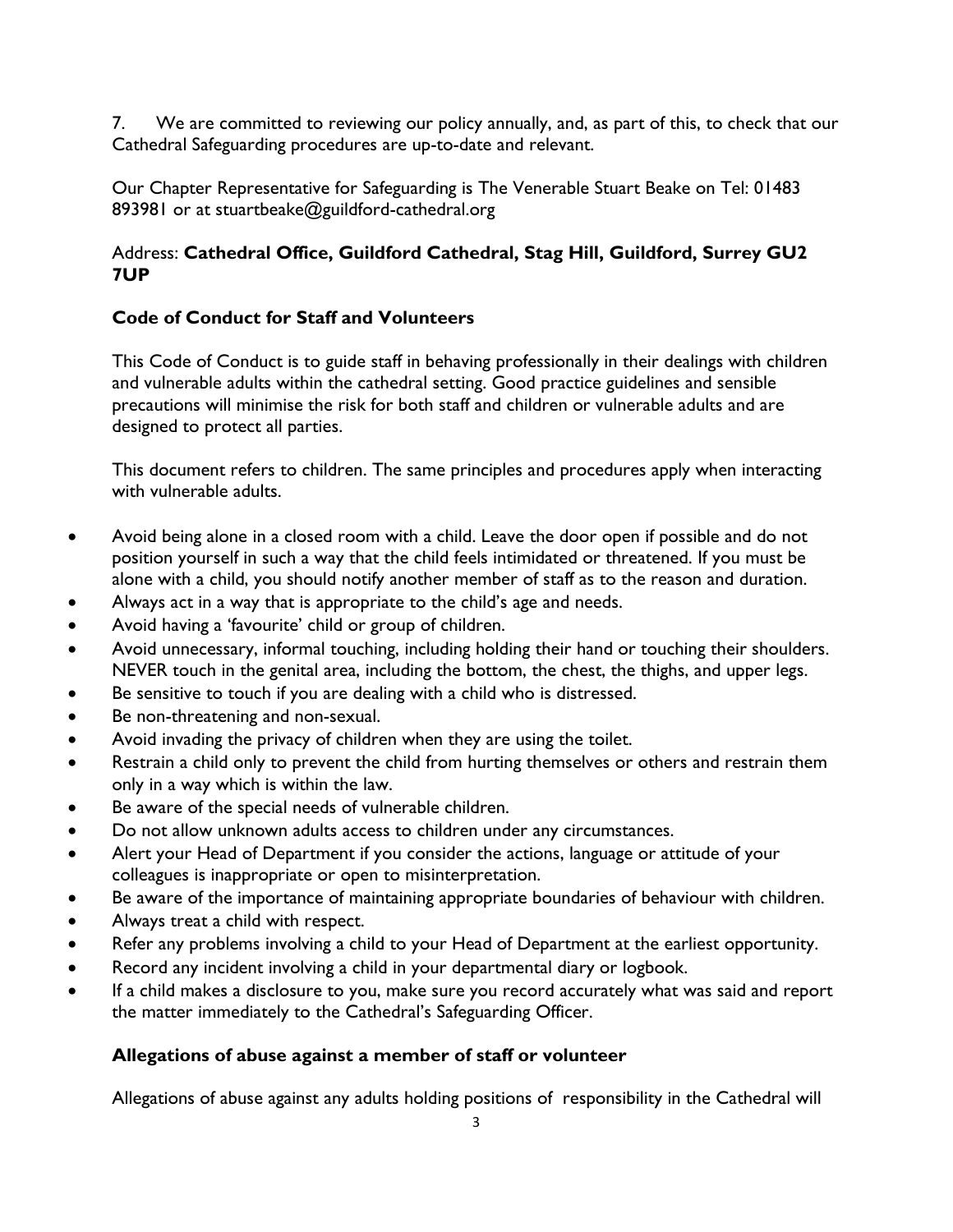be treated very seriously. These must be reported to the Safeguarding Officer without delay.

 Members of staff should be aware of their vulnerability and should do their utmost to prevent misunderstanding. Staff should be familiar with the Code of Conduct guidelines in this document.

#### **Non-verbal concerns about a child**

If you have a concern about a child's welfare, whether the child discloses abuse, make a written note of what you have observed that gives you cause for concern, sign, and date it, and report your concern to the Safeguarding Officer as soon as possible.

In all the above instances, doing nothing is not an option.

## **Confidentiality**

It is very important that anyone concerned who suspects a case of child abuse maintains confidentiality at all times. On receipt of a concern, other members of staff will be informed on a need-to-know basis, as advised by the Dean. If any allegation or concern relates to the Dean, the Safeguarding Officer will contact the Diocesan Safeguarding Adviser, who will advise on any further action.

## **Whistleblowing**

The Diocesan Safeguarding Adviser is available for advice and support on whistleblowing. This is when any member of the Cathedral community decides to pass on information concerning a wrongdoing, that they consider is in the public interest. This means it must affect others, e.g., the general public. This includes failure to adhere to health and safety requirements that place others in danger, a "cover up" by someone and/or a criminal offence. It does not cover personal grievance or complaints.

Contact Jackie Broadfoot Phone 07918 559387 e-mail jackie.broadfoot@cofeguildford.org.uk

## **Record Keeping**

Notes will be recorded confidentially on all concerns relating to child protection/safeguarding and these notes will be contained in a separate file kept by the Chief Operating Officer. This record will be kept indefinitely in the event of possible future investigation by the police. Access to the records will be limited to the Chapter Safeguarding Representative and the Cathedral Safeguarding Officer, and the Diocesan Safeguarding Adviser will also be given access to the records upon request.

#### **Media Interest in Allegations of Abuse**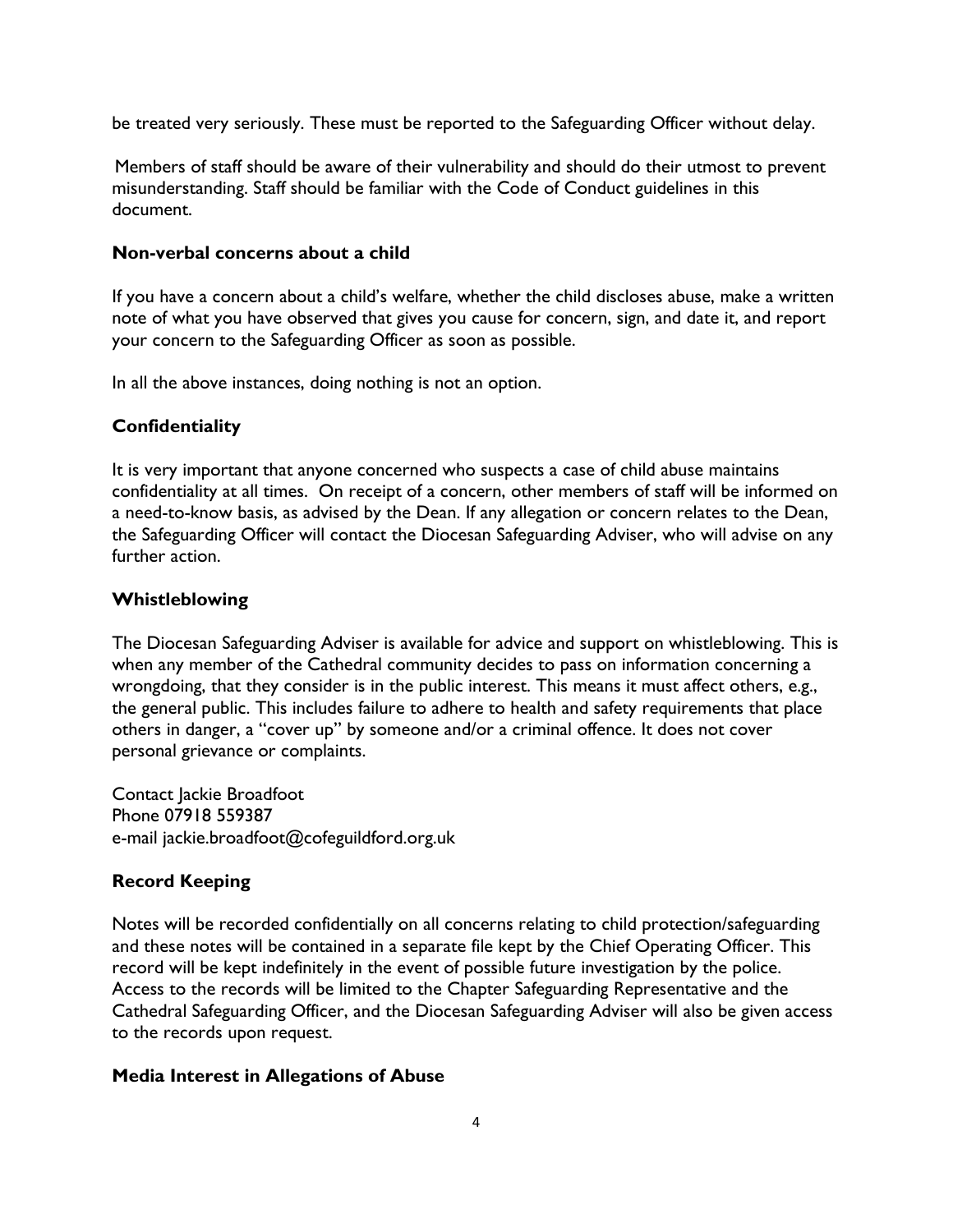In the event that media interest is anticipated in allegations of abuse involving the Cathedral, the Diocesan Communications' Team will prepare a statement. No member of staff or volunteer is to speak to the media. Media inquiries are to be referred to the Dean or, in her absence, the Chief Operating Officer.

## **Disclosures**

The Dean assumes overall responsibility in ensuring that the correct procedures in this policy are followed. The Chapter Safeguarding Representative or the Safeguarding Officer should be contacted in the first instance in the event of any safeguarding incident. Chapter Representative for Safeguarding is The Venerable Stuart Beake on Tel: 01483 893981 or at stuartbeake@guildford-cathedral.org

They will liaise with the Diocesan Safeguarding Adviser as appropriate.

This document refers to disclosures made by a child or by an adult who may be vulnerable.

In referring to Cathedral Staff, this is taken to mean all paid and voluntary members of staff.

It is important to remember that any vulnerable person may feel more comfortable talking to a stranger about what may be an embarrassing and distressing experience.

What to do if a child or vulnerable adult discloses that s/he is being abused?

Try to find a place out of earshot of others, but ideally within sight of colleagues.

Don't express surprise or shock – this may frighten the person and prevent further disclosure. Don't interrupt. Listen without judging or commenting. Do not offer advice.

Reassure the child/adult that he/she has done the right thing to talk.

Avoid leading questions (e.g., "Did X happen?") and use open-ended questions (starting with Who, When, where etc) when talking to the child.

Treat what they have to say seriously, even if the allegation seems improbable.

If the allegation relates to the past, please treat it as if it had happened in the present. An abuser may have moved on to other victims.

Don't promise confidentiality – explain that when bad things happen it is important for certain people to be told about the disclosure, but this will be confidential and not mentioned to anyone other than the Cathedral Safeguarding Officer who will then tell people who can help.

Make a note of the conversation including

Date, time, and place of conversation.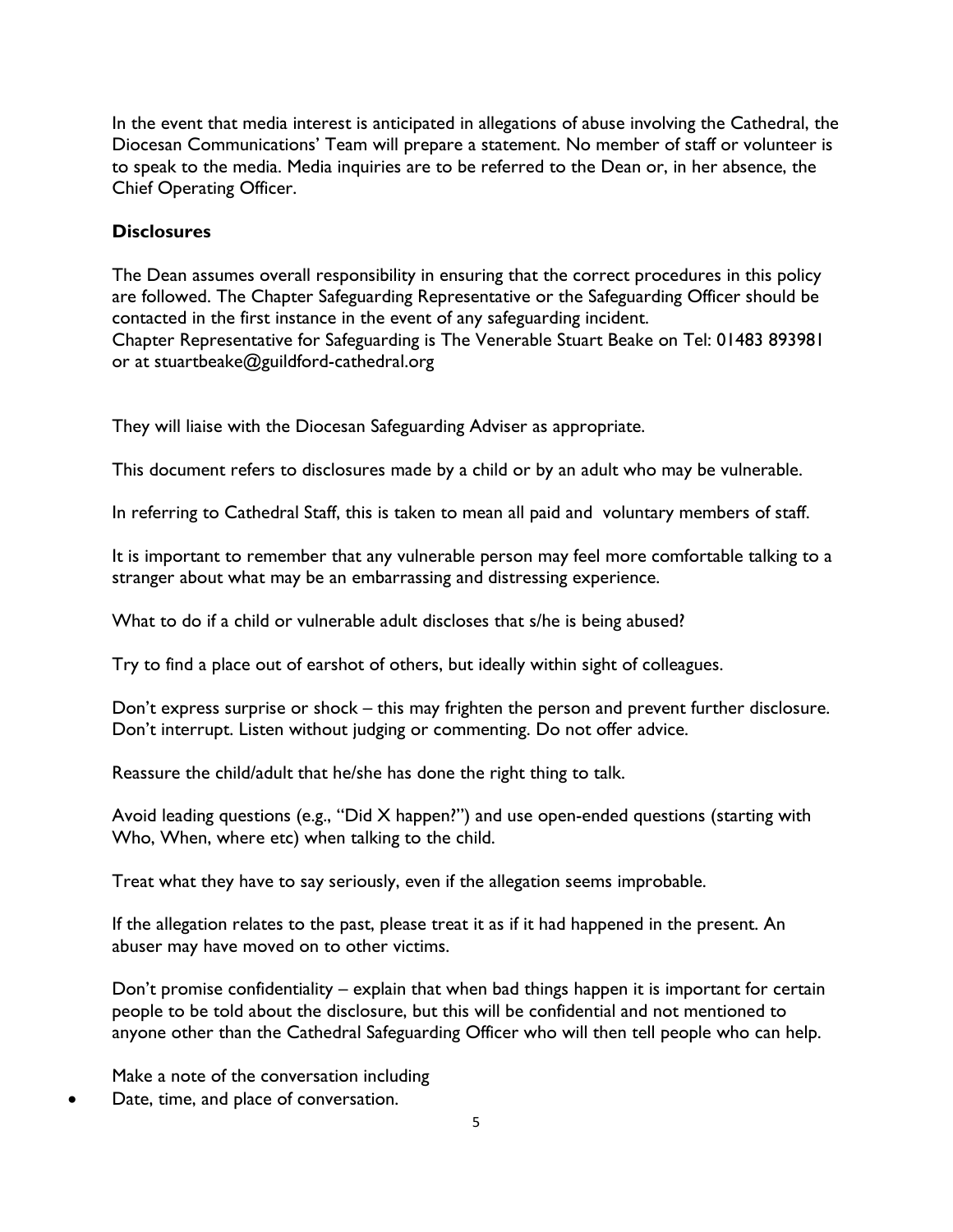• Names of anyone else present.

Ensure you have the child's name and background (school, visiting group, family) so that those following up the allegation can identify the child.

Note the purpose of the conversation (X made a disclosure and I listened)

Make a written note of the adult/child's words, as accurately as possible – either at the time or immediately afterwards. Include anything you said in reply.

Record facts, timed and dated observations, describing objectively the child's behaviour/appearance, without comment or interpretation. Where possible, the exact words spoken by the child should be recorded.

Note what actions you took. Sign and date the note.

Contact the Chapter Safeguarding Representative or Safeguarding Officer as soon as possible and if they are unavailable contact the Dean (unless the allegation concerns the Dean, in which case the Diocesan Safeguarding Adviser should be contacted). Do not discuss the matter with anyone else.

#### **Forms of Abuse**

## **Physical Abuse**

This may involve hitting, shaking, throwing, poisoning, burning, or scalding, drowning, suffocating, or otherwise causing physical harm to a child. Physical harm may also be caused when a parent or carer deliberately causes or feigns symptoms of ill health to a child whom they are looking after. This is known as FII or Fabricated Induced Illness. Physical abuse can also be caused through omission or the failure to act to protect.

#### **Sexual Abuse**

This involves forcing or enticing a child or young person to take part in sexual activities, whether the child is aware of what is happening. It may involve physical contact, penetrative acts such as rape or buggery, or non-penetrative acts. It may include non-contact activities such as involving children in looking at, or in the production of pornographic material, watching sexual activities, or encouraging children to behave in sexually inappropriate ways.

## **Neglect**

Neglect is the persistent failure to meet a child's basic physical and/or psychological needs, likely to result in the serious impairment of the child's health or development. It may involve a parent or carer failing to provide adequate food, shelter, clothing, failing to protect a child from physical harm or danger, or failure to ensure access to appropriate medical care or treatment. It may also include neglect of the child's basic emotional needs.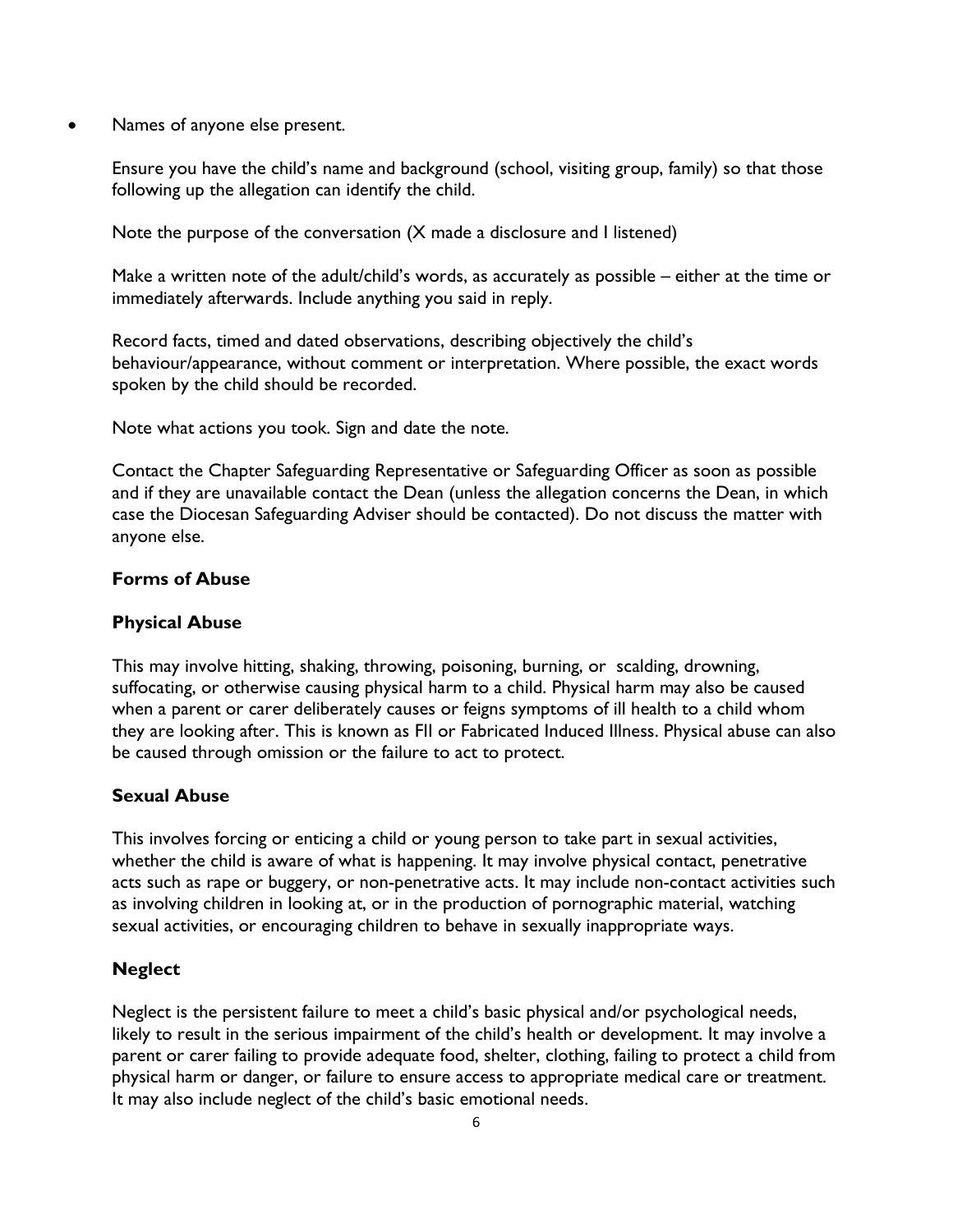## **Emotional Abuse**

This area can be harder to classify than the previous forms of abuse. Emotional abuse is the persistent or severe emotional ill-treatment or rejection that has, or is likely to have, a serious effect on the child's development. It may involve conveying to the child that they are worthless, unloved, or inadequate. It may feature developmentally inappropriate expectations being imposed on the child. It may involve causing children to feel frequently frightened or in danger, or the exploitation or corruption of children. Some level of emotional abuse is involved in all types of ill-treatment of a child, although it may occur alone.

## **Domestic Abuse**

Domestic abuse is a pattern of abusive behaviour by one or both partners in an intimate relationship such as marriage, cohabitation, dating, family, or friends. Domestic violence has many forms including physical aggression, threats, intimidation, stalking, sexual abuse, emotional abuse, neglect, and economic deprivation. Alcohol abuse and mental illness have frequently been associated with spousal abuse. Children in the family are also victims of domestic abuse, directly or indirectly. Being a victim or witness of domestic abuse can have a severe effect on a child's behaviour, health, or educational performance.

## **Spiritual Abuse**

This is the attempt to 'force' religious values or ideas onto children and young people, particularly those who may be vulnerable to such practices. Within faith communities harm can be caused by the inappropriate use of religious beliefs or practice, this can include the misuse of the authority of leadership, oppressive teaching or intrusive healing and deliverance ministries, which result in children or young people experiencing physical, emotional, or sexual harm.

July 2011: From "In Safe Hands", the Safeguarding guide for the Diocese of Guildford.

What follows are procedures specific to each department or team within the Cathedral. These will be reviewed annually.

## **SAFEGUARDING PROCEDURES FOR BELLRINGERS**

All Bellringers are volunteers and sign a volunteer agreement.

Bellringers rehearse on Tuesday evenings and ring for Sunday Eucharist and other services, including weddings, as required.

The safety of the Bell Tower and bells is the responsibility of the Steeple keeper.

Children are not allowed in the Bell Tower unless accompanied by their parents.

Tower tours are not the responsibility of the Bellringers.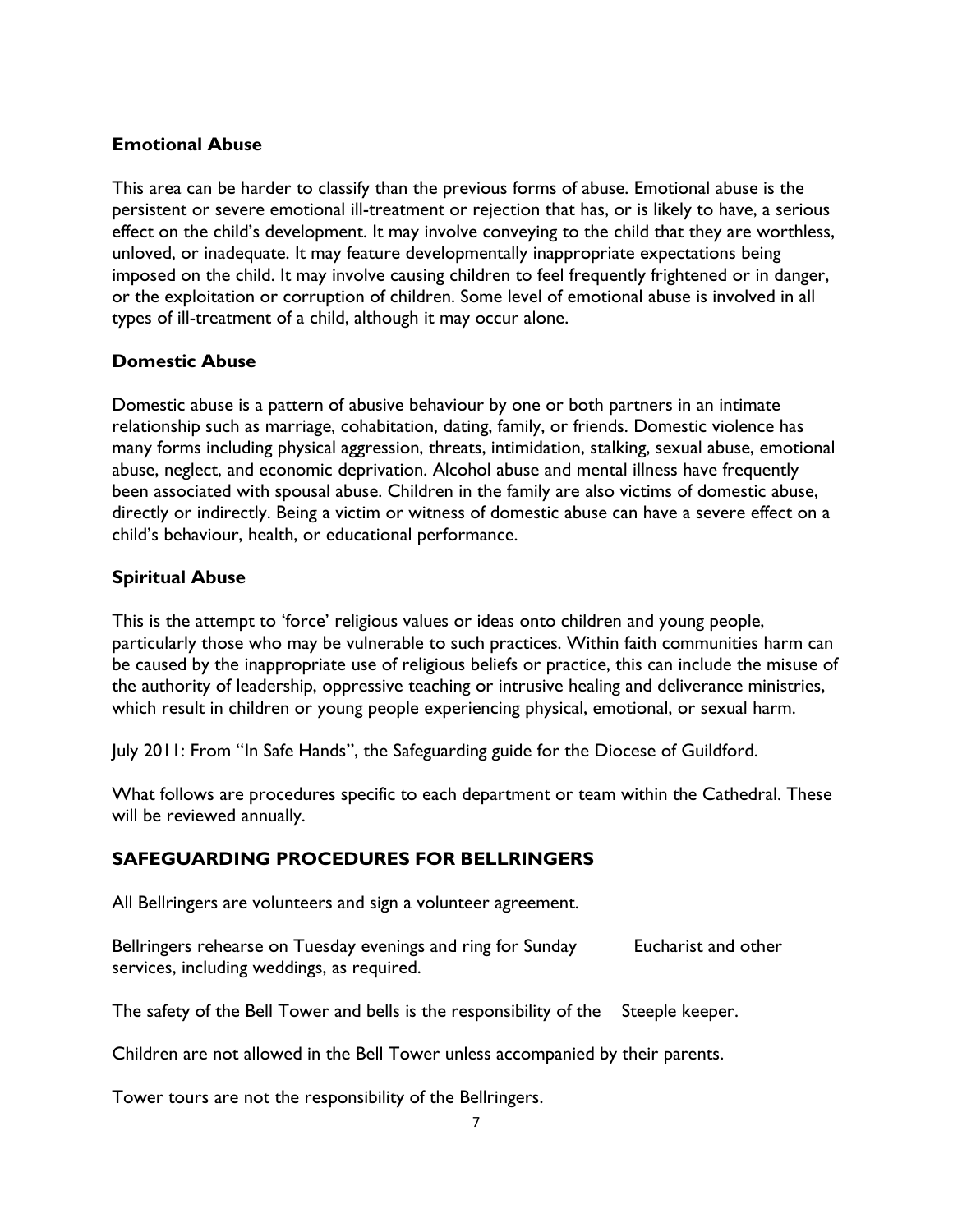Bellringers are not required to be DBS-checked, except the Tower Captain. The Tower Captain undertakes Diocesan Safeguarding leadership training.

The Tower Captain and Ringing Master hold sets of keys; a third is held by the Virgers.

Visiting Towers are required to complete a Visiting Bell Tower Safeguarding Form.

The Bell Tower Captain reports to Chapter via the Canon Liturgist.

#### Contact: **chrogers@btinternet.com**

# **SAFEGUARDING PROCEDURES FOR GUIDES**

The Guides at Guildford Cathedral have a welcoming role outside the times of services and concerts.

Their duties are:

- welcoming all visitors.
- monitoring the safety and security of the building.
- if qualified, taking guided tours.

Guides have a probationary period of six sessions, during which they are supervised. Guides always work in pairs.

Guides are not required to be DBS-checked. All undergo basic Safeguarding awareness training.

All Guides sign the Volunteer agreement.

The Guides report to the Canon Liturgist.

#### Contact: **ljmathews@hotmail.com**

## **SAFEGUARDING PROCEDURES FOR MUSIC AND LITURGY DEPARTMENT**

1. The Department adheres to the Policy on Safeguarding approved and adopted by the Chapter of Guildford Cathedral. In order to create an environment in which children are safe from harm while engaged in their role as choristers, the following steps are taken:

1.1 The Organist and Master of the Choristers, the Sub-Organist, the Organ Scholar, the Lay Clerks, the Liturgy and Music Administrator, the Vocal Consultant and the Chaperones are all DBS-checked and undergo Diocesan Safeguarding training regularly.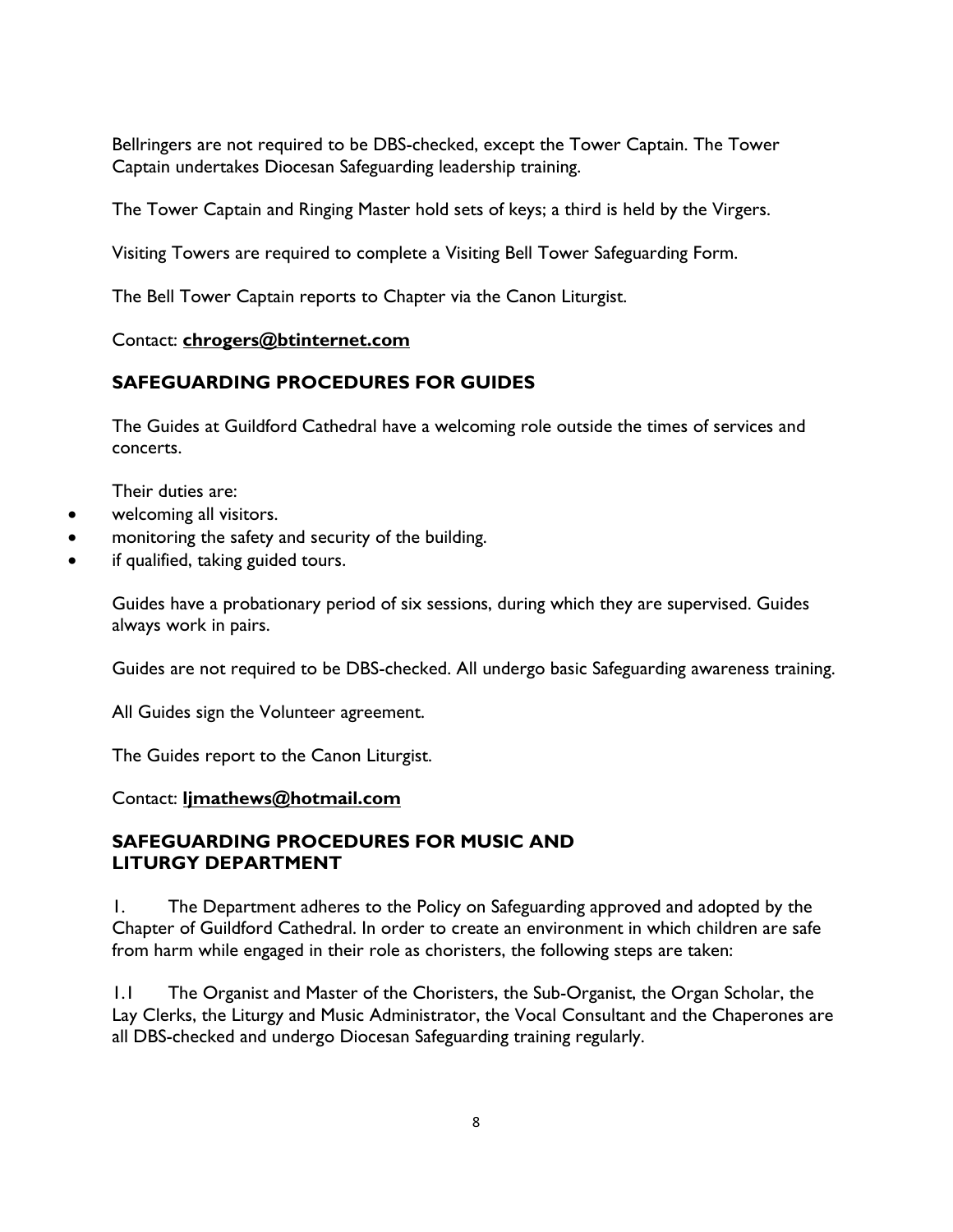1.2. The Music Department holds details of all of the rehearsals and services regularly attended by choristers. A rehearsal schedule is sent out to all parents. A ten-minute rule is in force, which means that the Cathedral is unable to accept responsibility for children more than ten minutes before or after a rehearsal or service. Parents are required to sign a consent form (held by the Music and Liturgy Department Secretary) agreeing to this rule on an annual basis. Medical forms for each child under the age of 18 are sent out to be filled in and are collected in and held securely on an annual basis. Parents/guardians are asked to advise of any changes, as necessary. Consent forms for children to leave the Cathedral building by themselves are also sent out to be filled in and are collected in and held securely on an annual basis.

1.3. The Cathedral endeavours to always provide chaperones for choristers whilst they are at the Cathedral. If children fall ill their parents will be called immediately and Chaperones will stay with the child until parents, or another nominated guardian are able to arrive. Alternative chaperone

cover for the remaining choristers will be sought in the meantime. Detailed instructions are contained in the Notes for Chaperones.

1.4. The Crypt is exclusively for the use of choristers at the following times (and at other times as advised by the Music Department and agreed by the Diary Management Group):

| Sundays          | 8.50 am to 12.45 pm and 4.35 pm to 7.15 pm |
|------------------|--------------------------------------------|
| <b>Tuesdays</b>  | 4.20 pm to 8.30 pm                         |
| <b>Thursdays</b> | 4.20 pm to $6.35$ pm                       |
| Fridays          | 4.20 pm to 6.35 pm                         |

1.5. Detailed risk assessments are carried out for children with known medical conditions and for each external engagement and tour, and copies held by the Liturgy and Music Administrator as well as left on file whilst away. The following Ofsted guidelines are followed when allocating the numbers of adults to supervise each party:

| Supervising Adults Age of Children |        | Max No Ratio(Minimum) (One is leader) |      |
|------------------------------------|--------|---------------------------------------|------|
|                                    | 3-8    | 16.                                   | l:8  |
|                                    | Over 8 | 20                                    | 1:10 |

Contact: **canonliturgist@guildford-cathedral.org**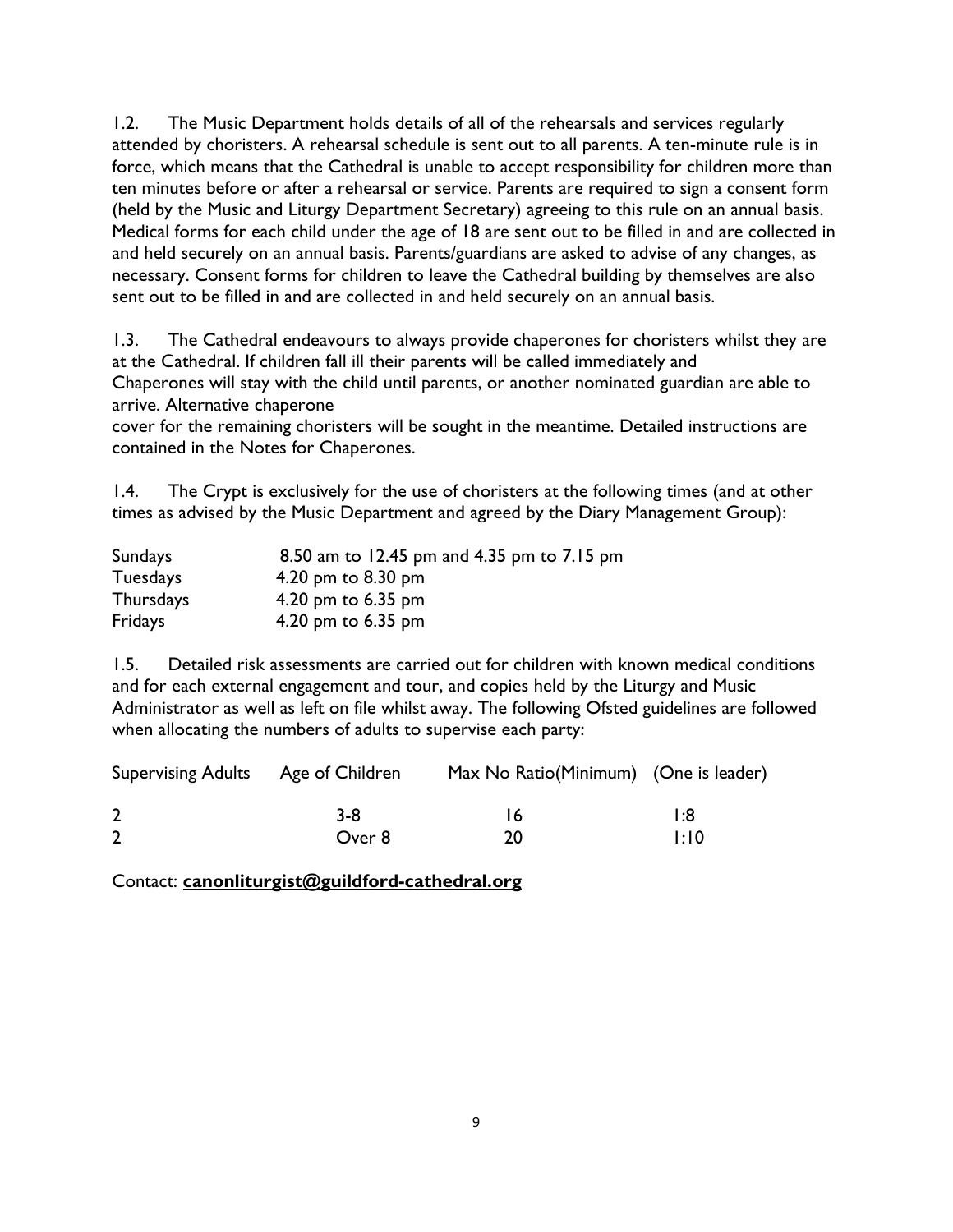#### **SAFEGUARDING PROCEDURES FOR CHOIR CHAPERONES**

## **NOTES FOR CHAPERONES**

Under child protection legislation, there needs to be a DBS chaperone on duty whenever the choristers are on duty (Cathedral or elsewhere), for their own protection as well as to protect the adults in charge of them. Chaperone duties begin shortly before any scheduled rehearsal time. During the week, it is helpful for the chaperone to be at the Cathedral ten minutes prior to a rehearsal starting. Please make sure you have familiarised yourself with the Volunteer Handbook as approved by Chapter and have signed the agreement found therein at the end of the booklet.

The duties are:

To encourage the boys / girls into the Song Room as swiftly as possible.

To be at the North porch door on Tuesdays and Thursdays to await the arrival of the bus from school and to collect the keys from the supervising member of music staff on their arrival. To go downstairs first, unlock the Song Room door, then escort the boys to the kitchen and assist with their tea. After about 10 minutes, to encourage the boys to the Song Room for robing and rehearsal.

To help younger choristers get into their robes, if necessary, but wherever possible avoiding any form of physical contact. To sit in during the rehearsal but accompany any boy / girl who may need to leave the song room / choir stalls if he / she feels unwell. In the case of physical sickness, it may be necessary to assist a child. The Church of England safeguarding policy document 'Promoting a safer church' states "All physical contact should be an appropriate response to the child's needs." If you have any concerns about appropriate contact, please contact the Chapter Safeguarding Representative, Stuart Beake, on Tel: 01483 893981 or at stuartbeake@guildford-cathedral.org

On Tuesday evenings, a second chaperone is present at rehearsals to safeguard our vocal coach. One chaperone stays in the Song Room (usually the Organ Scholar) and one sits in on the vocal coach's session (usually in the 'Ani' room). To assist in the formation of an orderly and quiet line-up for the procession.

To sit near enough to the choristers during the service (Customarily the second row of choir stalls on the north side) to know if one leaves the stalls, and to accompany him / her downstairs to investigate the reason why. After the service, to accompany the choristers back down to the song room and remain there until they are dismissed. As they are dismissed, to move upstairs, as long as two DBS adults are present (usually the Organist and Sub Organist or Organ Scholar) in the Song Room supervising those Choristers remaining.

If a chorister's parent is not there to collect him / her, the chaperone is required to stay until such time as he / she is collected. Therefore, the chaperone must have access to the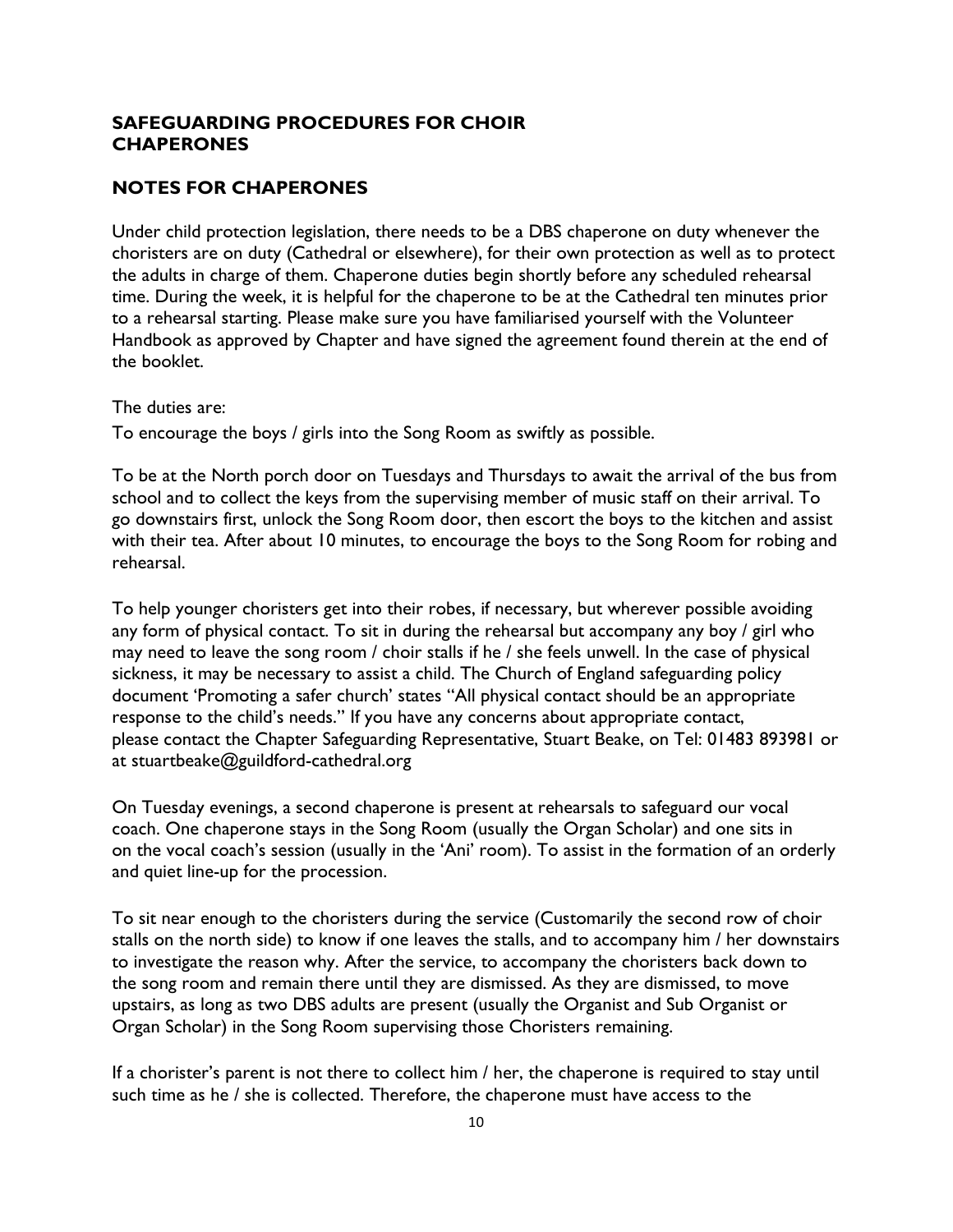contacts list with him / her, in the event that a chaperone may have to telephone a chorister parent. If in any doubt, keep in mobile contact with the member of music department staff on duty that day and have their number to hand. A telephone is available in both the Song Room and the Sacristy. Lists of

current chorister parents' contacts are available in the Song Room in a locked box. The code will be given to you and you will be shown its location. If the Organist and / or Sub Organist / Organ Scholar has not given you their set of keys to the Song Room at the start of the rehearsal, please make sure, that you get their set and familiarise yourself.

To escort the choristers – WALKING – between Song Room/Seasons Cafe and back on Sundays when there are 2 services. N.B. The Mattins Chaperone (if different) must be at the Song Room door by 11am or shortly thereafter to take over from the Eucharist chaperone. The Eucharist Chaperone has to stay with the Probationers until they are collected, and the other boys / girls need transferring to Season Café. If you are the Mattins chaperone, do help yourself to free coffee from the choir table in the Seasons. In the event of first aid being required, locate the nearest first aider in the building unless the first aid situation requires you to stay with the victim. In this case, stay with the victim and ask the nearest person to get help. A first aid box is located in the Song Room and is replenished by one of the virgers assigned to that task. The Organist is a qualified first aider. Remember that all professional musicians working in the Cathedral have been DBS checked. If you find yourself alone or feel vulnerable in any way, they should be your first point of call. If you do not recognise a Lay Clerk, this is most likely because he/she is a deputy singer and is not required to undertake a DBS clearance. Children may go to the toilet in groups of 3 or fewer.

The duties are NOT:

To offer comment of any kind, however helpfully intended, on the rehearsal in progress.

Discipline of the choristers when in the presence of Mrs Dienes-Williams, Mr Moore, or the Organ Scholar. However, if Mrs Dienes-Williams, Mr Moore or the Organ Scholar are away from the song room or stalls you are responsible for the health and safety of the choristers (i.e., discourage them from any inappropriate behaviour) and for their respectful conduct (no running or being overly loud).

To use your own personal phone or I-Pad whilst on duty unless it is for the purposes of contacting other parents (Although there is a landline available in the Song Room area for this purpose). You must have a clear sightline of the children and feel able to follow proceedings. If you feel able to do so whilst using an I-Pad or I-phone at the same time, please do so, but we do not recommend it, and this is not allowed in services of worship.

The benefits are: Getting to know the boys/girls and the staff better. The rehearsal process is fascinating.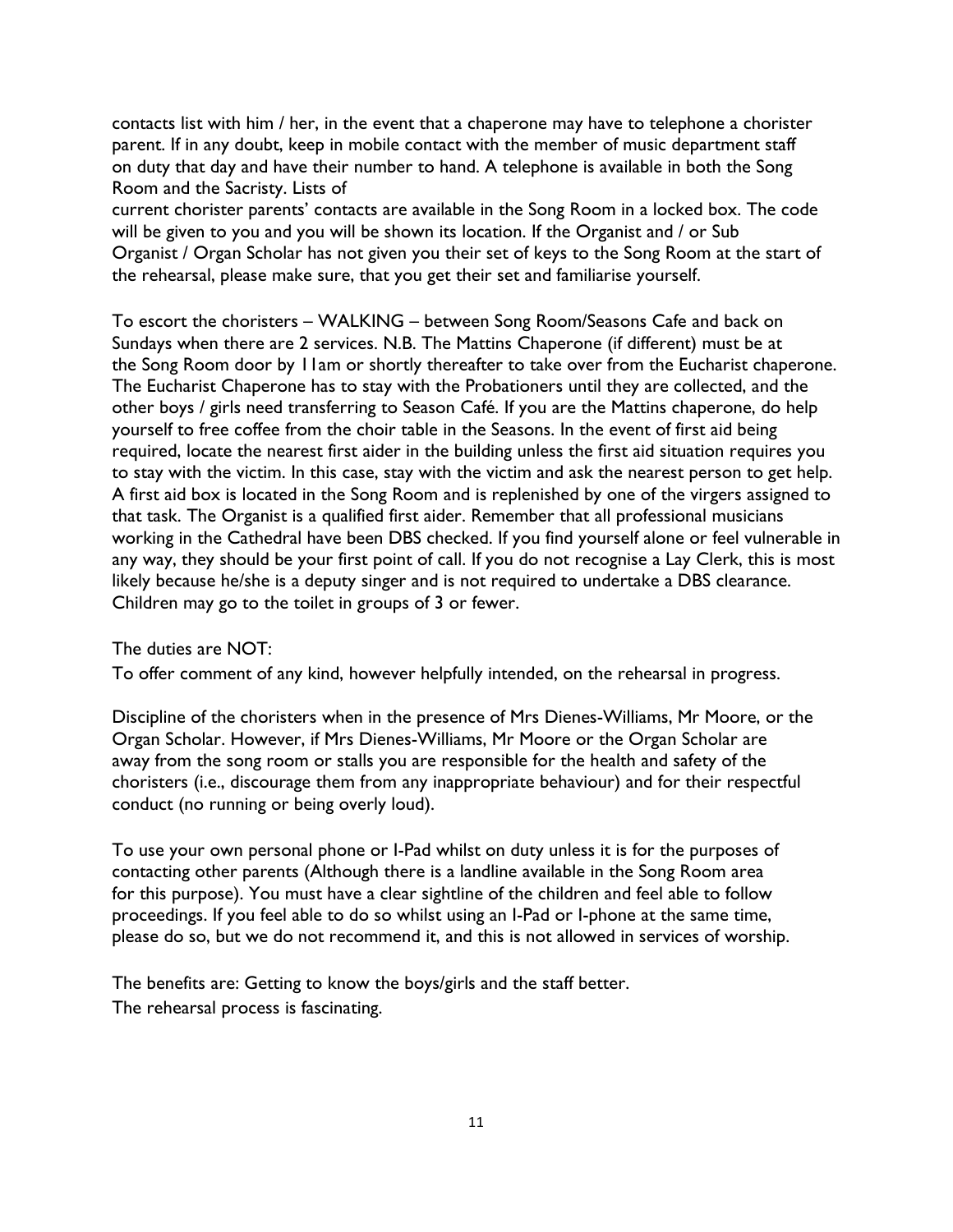## **SAFEGUARDING PROCEDURES FOR SUNDAY SCHOOL**

Sunday School meets in the library only during Sunday Morning Eucharist.

The Sunday School is led by two adults - the Team Leader and the Assistant. All Sunday School staff are DBS checked. All are required to take Diocesan Safeguarding training every 3 years.

The following provisions are observed:

| Supervising<br><b>Adults</b><br>(One must<br>be Leader) | Age of<br>Children       | <b>Maximum</b><br>Number of<br>Children | Ratio of<br>Adults to<br>Children |
|---------------------------------------------------------|--------------------------|-----------------------------------------|-----------------------------------|
| 2 (minimum) 2-3 years<br>2 (minimum) 3-8 years          | 2 (minimum) Over 8 years | 8<br>16<br>20                           | 1:4<br>1:8<br>1:10                |

The Team Leader and Assistant arrive at 9.15 am and prepare the room.

Parents bring their children to the room between 9.30 and 9.45, when the Eucharist starts. Some may remain during Sunday School. At all times, the parent/s are present in the Cathedral.

During Sunday School if a child needs to be taken to the toilet one of the two adults (of the same gender as the child if possible) takes the child to the toilets in the Crypt.

If a child becomes ill during Sunday School, the Team Leader asks the Virgers to find the parent/s in the Cathedral to take charge of their child.

If first aid is needed the Team Leader sends for a Virger (all are trained first aiders).

If a child's behaviour becomes a problem the Team Leader asks the Virgers to find the parent/s in the Cathedral to take charge of their child.

At Communion, the Team Leader and Assistant bring the children to the Cathedral Floor and the parents take charge of them.

The Sunday School leaders report to the Dean.

Contact: dean@guildford-cathedral.org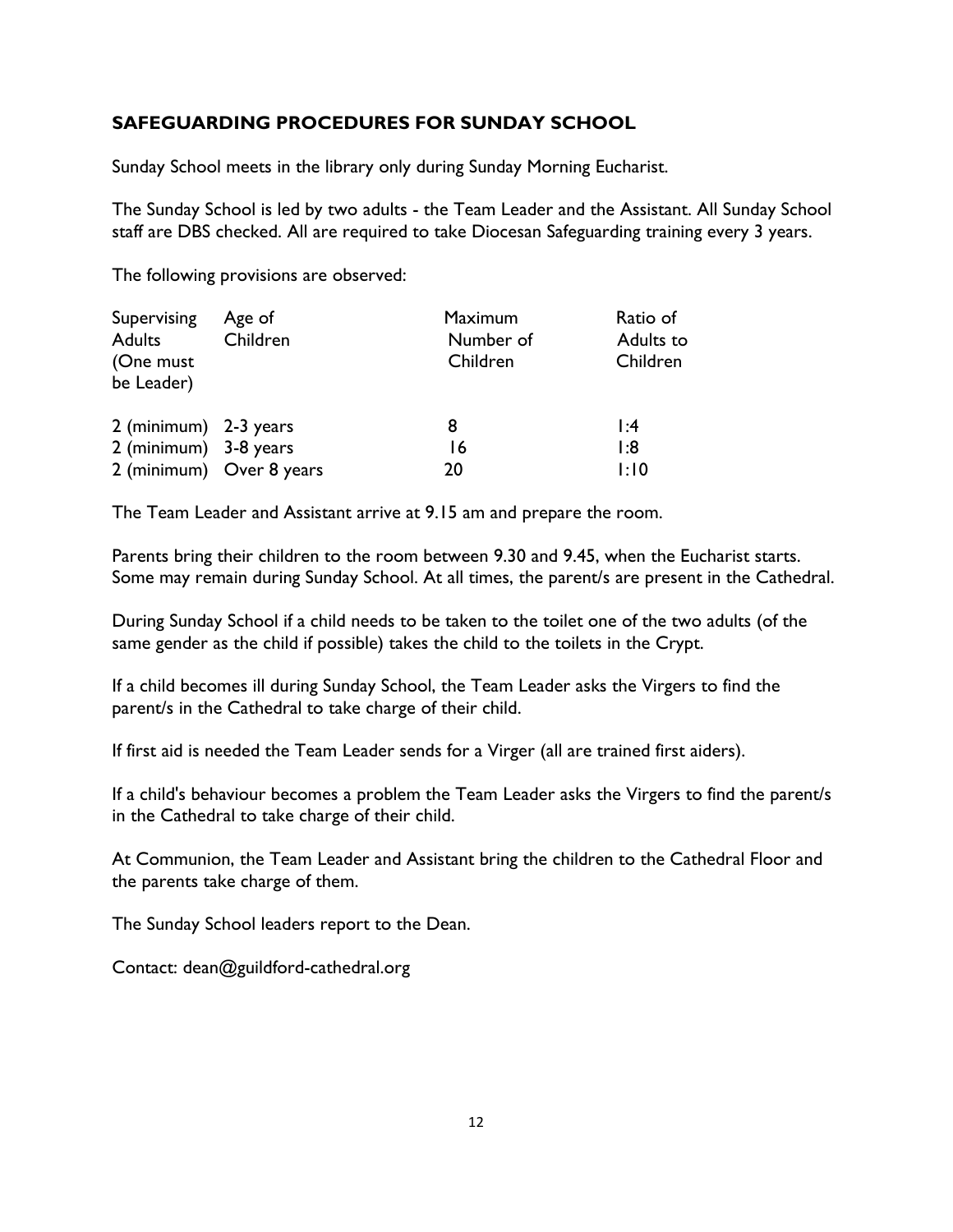# **SAFEGUARDING PROCEDURES FOR OFFICE AND SHOP**

Administrative and shop staff comprise the employees of the following departments:

Events Finance Fundraising Property and Facilities Reception and Secretarial Shop Volunteer Coordination Chief Operating Officer

All administrative staff are employed under a contract of employment. The Shop Manager and Shop Assistant are also employed, they may be assisted from time to time by volunteer shop assistants. Volunteers have signed the Volunteer Agreement.

The duties of administrative and shop staff are as set out in their Job Description.

No administrative or shop staff are required to be DBS-checked apart from the Music and Liturgy Department Secretary.

The administrative and shop staff report to Chapter via their Head of Department and/or the operations.

Contact: **dops@guildford-cathedral.org**

## **SAFEGUARDING PROCEDURES FOR PASTORAL ASSISTANTS**

There are four Pastoral Assistants at Guildford Cathedral and one LLM who is part of the Pastoral Assistant team. PAs are responsible to the Dean and are supervised on her behalf by Canon Mavis Wilson.

Each PA has an individual Job Description and is appraised annually. In particular two PAs support baptism families, two are authorised to take Communion at home to people who are unable through sickness or infirmity to attend the Cathedral. All PAs visit the elderly, sick or housebound as required.

All PAs have up to date DBS checks, have attended Diocesan Safeguarding training and also attend diocesan and other training courses as required.

#### Contact: **maviswilson2@gmail.com**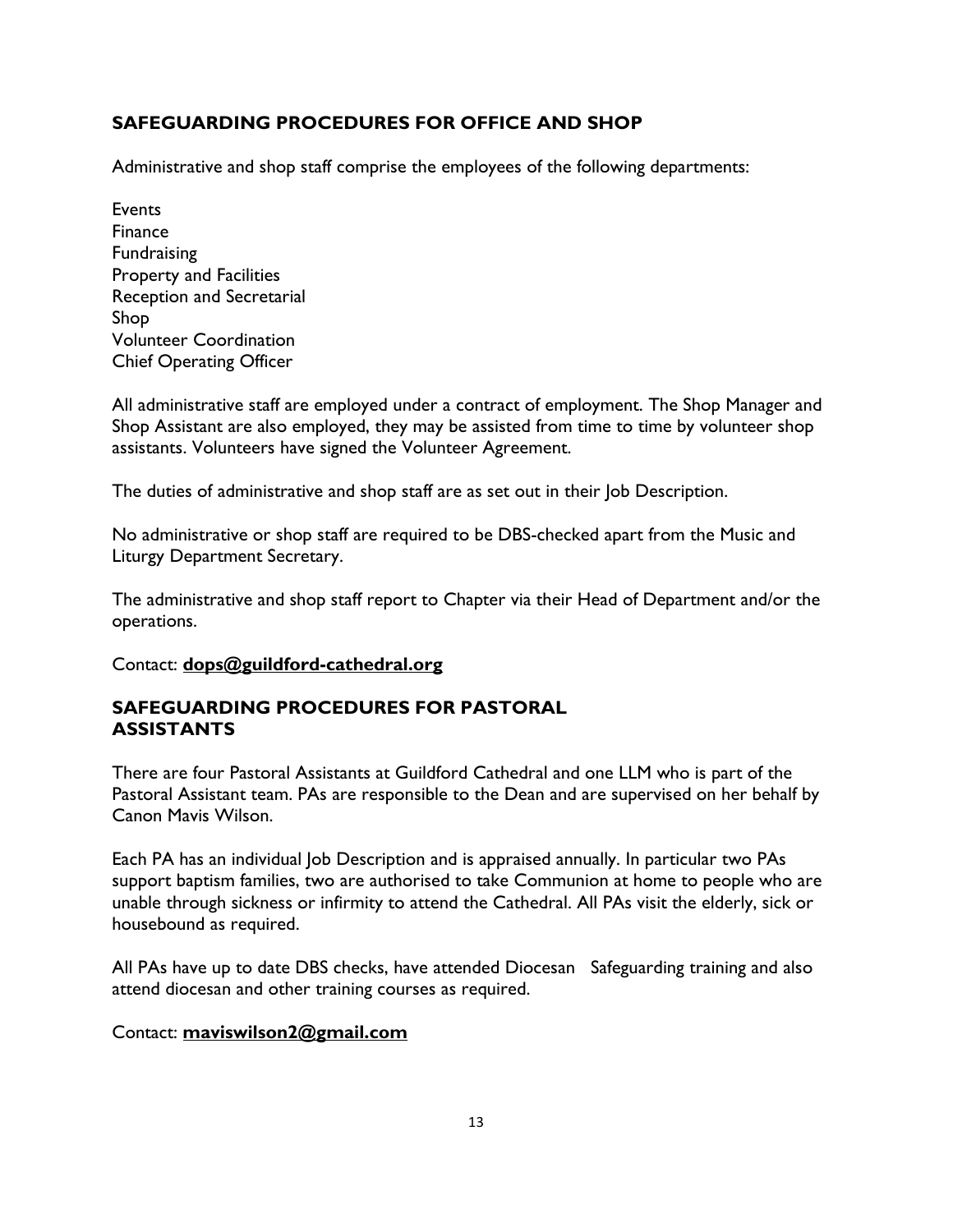# **SAFEGUARDING PROCEDURES FOR FAMILIES' ENGAGEMENT AND SCHOOLS**

The Families Engagement and Schools Department adheres to the Policy and Procedures on Safeguarding approved and adopted by the Chapter of Guildford Cathedral.

In order to create an environment in which children are safe from harm and/or abuse while engaged in activities during their visit to the Cathedral, the following steps are taken in line with the Cathedral's Policy and Procedures:

1.1 All members of the Schools and Families Department, including volunteers, are subject to Enhanced Disclosures with the Disclosure & Barring Service.

1.2 All members of the Schools and Families Department, including volunteers, are made aware of the Safeguarding policies of the Cathedral, and are expected to work within them at all times.

School parties using the Schools and Families Department services will be engaged in low-risk activities. Risk Assessment Advice Notes are prepared for all visits and workshops and are available on request from the Schools and Families Department. Teachers are asked to send in a copy of their completed Risk Assessment when they book their visits, as well as the Visiting Third Party Safeguarding Form. Whilst in the Cathedral, a member of the Schools and Families Department will be supervising activities. Class teachers / adult leaders will be responsible for the children from their schools.

Groups visiting the Shop and Refectory are issued with safety guidelines. Groups visit these areas unaccompanied by Schools and Families Department staff. A ratio of 1 adult to 10 children is required. Children and their parents should be made aware of the safety measures required when crossing the access road to visit these areas and teachers advised to ensure they have included these in their Risk Assessment.

2.1 Illness in the Cathedral. If a child is taken ill during their visit to the Cathedral, one of the accompanying teachers or helpers should stay with him/her. Qualified Cathedral first aiders may attend them, and the incident should be logged in the appropriate manner.

2.2 Toilet Arrangements. Groups are advised to use the public facilities in the Café Restaurant/Shop building on arrival. They must be supervised by their own accompanying teachers/ helpers, who will wait outside the toilet.

School groups do not have access to toilets specifically designated for children's use, so the accompanying teachers/helpers are asked to always supervise the children.

2.3 Behaviour Management. It is the responsibility of the class teacher to ensure that children in their care behave appropriately. The Family Engagement and Schools Department is not to be considered *in loco parentis* and accompanying teachers and helpers must remain with their group at all times during their visit.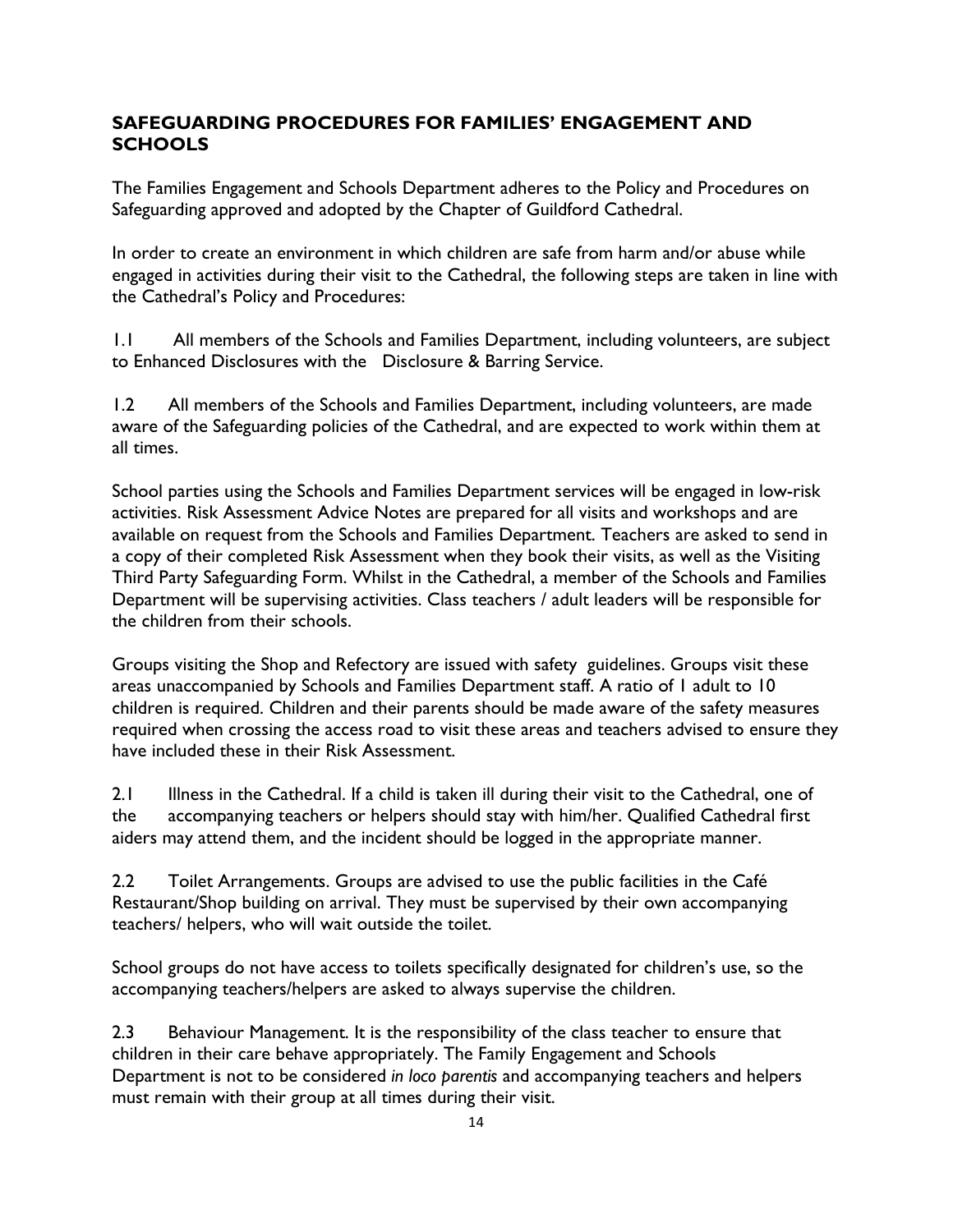3. Procedures to be followed by all Schools and Families Department Staff and volunteers in matters of Safeguarding.

Staff and volunteers will be in close contact with groups/classes of children during the course of a day and may be in a position to detect possible abuse. All matters of concern, however slight, should be reported as soon as possible to the Head of

Family Engagement and Schools, who will take appropriate action.

4. What to do if a child in a school party discloses to a member of the Family Engagement and Schools Department that s/he is being abused.

Members of the Schools and Family Department should report any concerns to the Head of Family Engagement and Schools, who should in turn report these to the teacher responsible for the visit, unless the allegation refers to that member of Staff, reports are then made to the Chapter Safeguarding Representative or the Cathedral Safeguarding Officer.

The Head of Family Engagement and Schools should make a formal note, which will be sent to the Head of the school concerned, for action under the school's Safeguarding Policy and Procedure. The note will include the nature of the disclosure, using the child's exact words if possible and the circumstances in which the disclosure occurred. The note should be timed, dated, and signed by the person receiving the child's disclosure. The Head of Schools and Families will retain a copy of the note on a confidential file.

If the alleged abuse is connected with a member of Cathedral Staff or a Volunteer the Chapter Safeguarding Representative and the Cathedral Safeguarding Officer will take appropriate action.

# **SAFEGUARDING PROCEDURES FOR SERVERS**

The Servers at Guildford Cathedral assist the Clergy and Virgers at services. All Servers are volunteers. There is a three-month training/probationary period for Servers.

One Server acts as Master of Ceremonies (MC) at each service and organises the team of servers for that service.

The roles required for Sunday services are:

- Crucifer
- Choir Crucifer
- 2 Acolytes

and when incense is being used:

- **Thurifer**
- (Child) Boat Bearer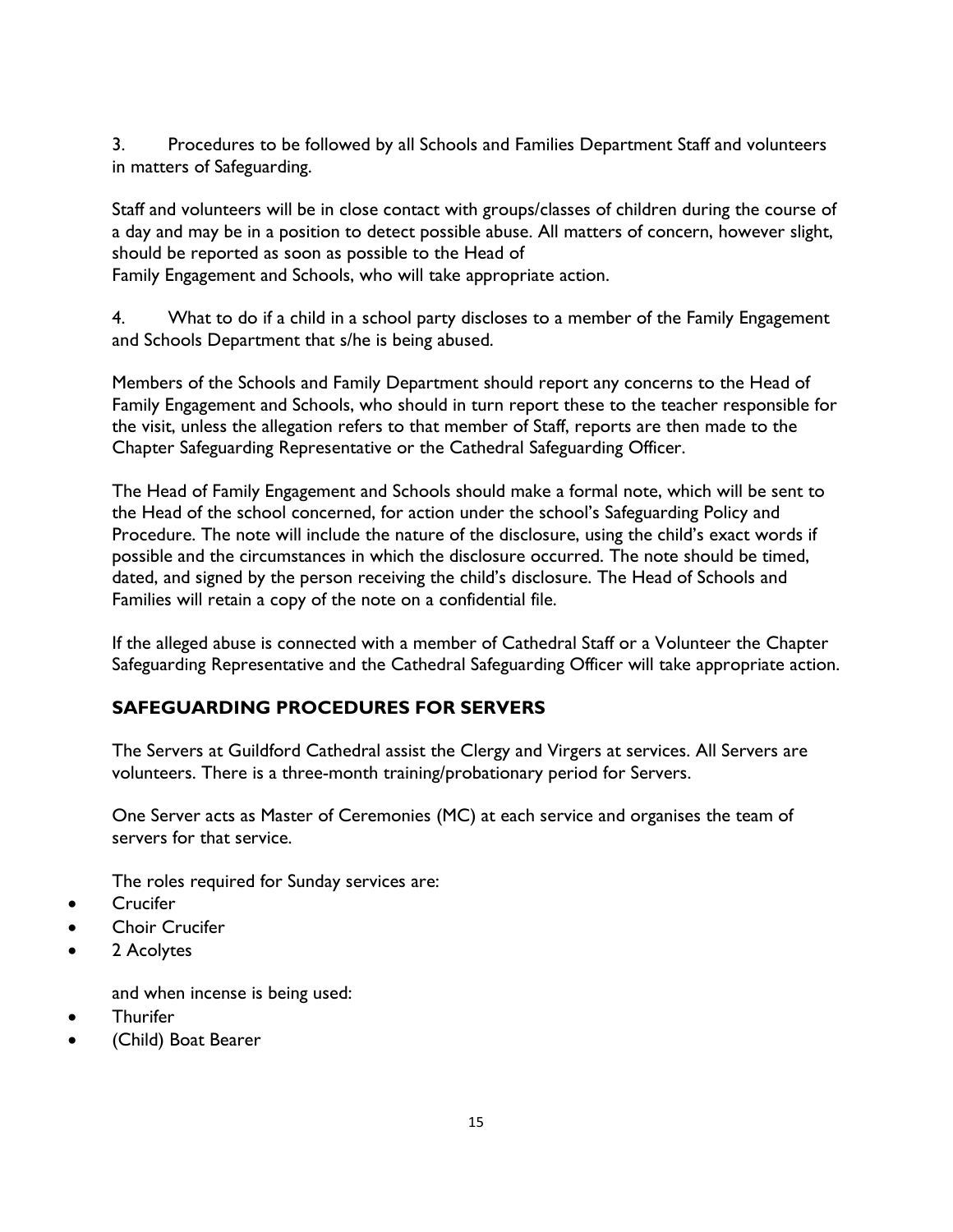Servers are not alone with a child (the Thurifer with the Boat Bearer) except in the chancel aisles during services. The Thurifer directs the Boat Bearer by touching his/her shoulder only, when necessary, to avoid the need for speaking.

MCs and Thurifers undergo Diocesan Safeguarding training every 3 years.

Servers are not required to be DBS-checked.

All Servers sign the Volunteer Agreement.

The Servers report to the Canon Liturgist.

Contact: guildfordcathedralservers@gmail.com

# **SAFEGUARDING PROCEDURES FOR STEWARDS**

The Stewards at Guildford Cathedral have a welcoming role at services and concerts. Their duties are:

- handing out orders of service
- monitoring the safety and security of the congregation.
- taking and presenting collections.

Stewards are not required to be DBS-checked or to undergo Diocesan Safeguarding training.

All Stewards sign the Volunteer Agreement.

The Head Steward reports to the Canon Liturgist.

Contact: andrewhodges2003@yahoo.co.uk

# **SAFEGUARDING PROCEDURES FOR VIRGERS**

The Virgers' department consists of three resident virgers, who are on call, one part-time virgers and four volunteer virgers. The department also has a part time Laundress.

The Virgers at Guildford Cathedral are responsible for:

- Facilitating and taking part in services and liturgy.
- Security of the whole site.
- Day to day management of the Cathedral building.
- Care of the Cathedral building.
- Health & Safety.
- Cleaning.
- Arranging chairs etc.
- Setup for concerts.
- Lost property.